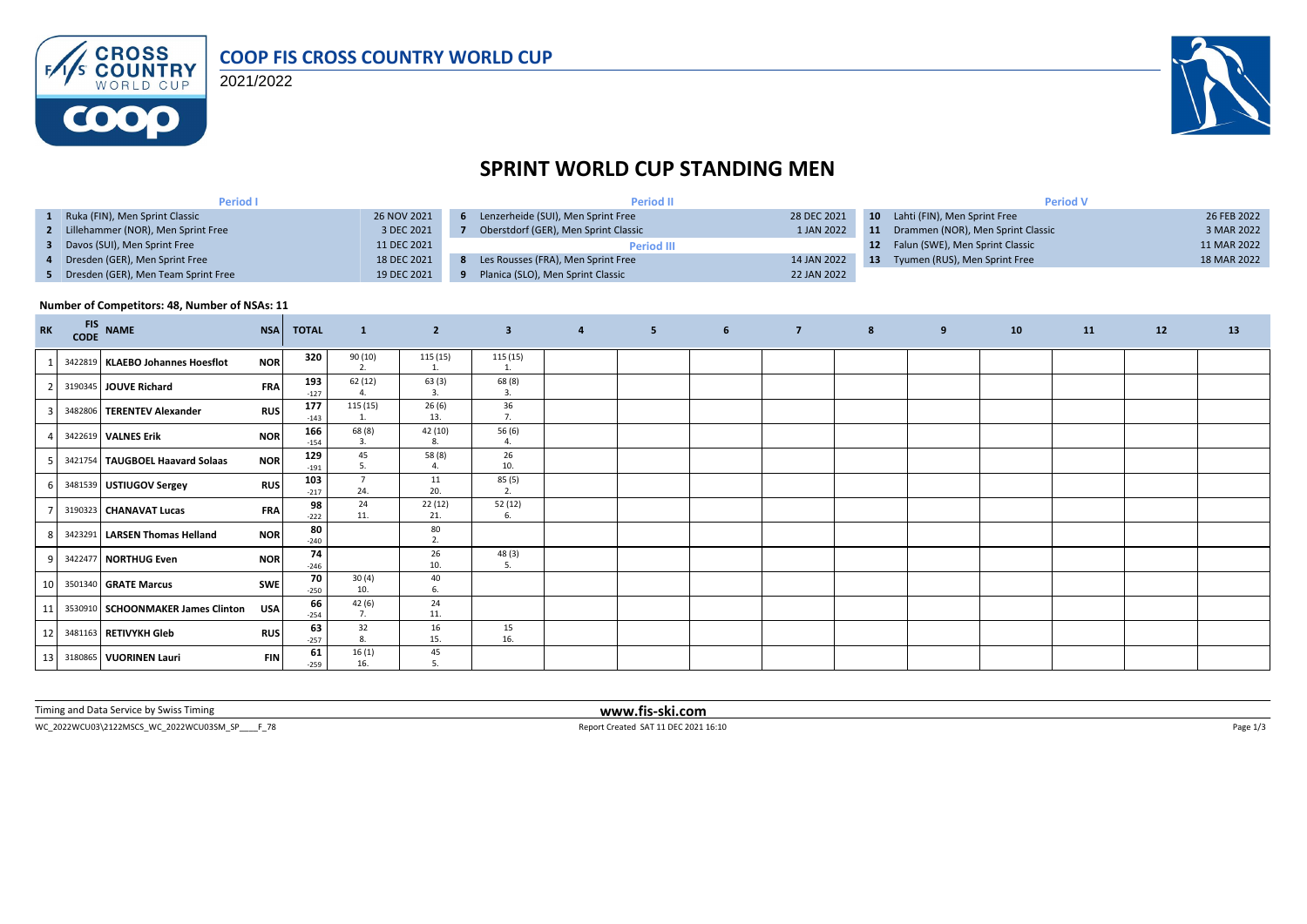

FAS CROSS 2021/2022

**COOO** 



## **SPRINT WORLD CUP STANDING MEN**

| RK |         | FIS NAME<br>CODE NAME           | <b>NSA</b> | <b>TOTAL</b> | $\mathbf{1}$          | $\overline{2}$                 | $\overline{\mathbf{3}}$ | $\overline{4}$ | 5 | 6 | $\overline{7}$ | 8 | 9 | 10 | 11 | 12 | 13 |
|----|---------|---------------------------------|------------|--------------|-----------------------|--------------------------------|-------------------------|----------------|---|---|----------------|---|---|----|----|----|----|
| 14 |         | 3501278 PERSSON Anton           | <b>SWE</b> | 58<br>$-262$ | 22<br>12.             |                                | 36 (4)<br>8.            |                |   |   |                |   |   |    |    |    |    |
| 15 |         | 3420909 GOLBERG Paal            | <b>NOR</b> | 57<br>$-263$ | 34(5)<br>9.           | 15(2)<br>18.                   | 8<br>23.                |                |   |   |                |   |   |    |    |    |    |
| 16 |         | 3482277 BOLSHUNOV Alexander     | <b>RUS</b> | 55<br>$-265$ | 14<br>17.             | 41 (5)<br>7.                   |                         |                |   |   |                |   |   |    |    |    |    |
| 17 |         | 3290326 PELLEGRINO Federico     | <b>ITA</b> | 47<br>$-273$ | $\overline{2}$<br>29. | 15<br>16.                      | 30(10)<br>13.           |                |   |   |                |   |   |    |    |    |    |
| 18 |         | 3530902 OGDEN Ben               | <b>USA</b> | 46<br>$-274$ | 23(3)<br>13.          | $\mathbf{1}$<br>30.            | 22<br>12.               |                |   |   |                |   |   |    |    |    |    |
| 19 | 3180861 | <b>MAKI Joni</b>                | <b>FIN</b> | 45<br>$-275$ | 42(2)<br>6.           | $\overline{\mathbf{3}}$<br>28. |                         |                |   |   |                |   |   |    |    |    |    |
| 20 |         | 3150570 NOVAK Michal            | <b>CZE</b> | 36<br>$-284$ |                       | 18<br>14.                      | 18<br>14.               |                |   |   |                |   |   |    |    |    |    |
| 21 |         | 3510451 SCHAAD Roman            | SUI        | 30<br>$-290$ |                       |                                | 30(1)<br>9.             |                |   |   |                |   |   |    |    |    |    |
| 22 |         | 3420961 KROGH Finn Haagen       | <b>NOR</b> | 29<br>$-291$ |                       | 29<br>9.                       |                         |                |   |   |                |   |   |    |    |    |    |
| 23 |         | 3501010 HAEGGSTROEM Johan       | <b>SWE</b> | 29<br>$-291$ | 6<br>25.              | $\overline{7}$<br>24.          | 16<br>15.               |                |   |   |                |   |   |    |    |    |    |
| 24 |         | 3510377 HEDIGER Jovian          | SUI        | 28<br>$-292$ | 18<br>14.             |                                | 10<br>21.               |                |   |   |                |   |   |    |    |    |    |
| 25 |         | 3510656 GROND Valerio           | SUI        | 26<br>$-294$ |                       |                                | 26(2)<br>11.            |                |   |   |                |   |   |    |    |    |    |
| 26 |         | 3530713 BOLGER Kevin            | <b>USA</b> | 22<br>$-298$ |                       | 22<br>12.                      |                         |                |   |   |                |   |   |    |    |    |    |
| 27 |         | 3421164 SKAR Sindre Bjoernestad | <b>NOR</b> | 19<br>$-301$ |                       | 18 (4)<br>17.                  | <sup>1</sup><br>30.     |                |   |   |                |   |   |    |    |    |    |
| 28 |         | 3181408 MOILANEN Niilo          | <b>FIN</b> | 18<br>$-302$ | 9<br>22.              | 9<br>22.                       |                         |                |   |   |                |   |   |    |    |    |    |
| 29 |         | 3430103 STAREGA Maciej          | <b>POL</b> | 17<br>$-303$ |                       | $\,$ 6 $\,$<br>25.             | 11<br>20.               |                |   |   |                |   |   |    |    |    |    |
| 30 |         | 3180990 HAARALA Juuso           | <b>FIN</b> | 17<br>$-303$ | 8<br>23.              | 5<br>26.                       | $\overline{4}$<br>27.   |                |   |   |                |   |   |    |    |    |    |
|    |         | 31 3181133 MANNILA Lauri        | <b>FIN</b> | 16<br>$-304$ | 16<br>15.             |                                |                         |                |   |   |                |   |   |    |    |    |    |

Timing and Data Service by Swiss Timing **www.fis-ski.com**

 $\footnotesize \textsf{WC\_2022WCU03\&122MSCS\_WC\_2022WCU03SM\_SP\_\_F73}$